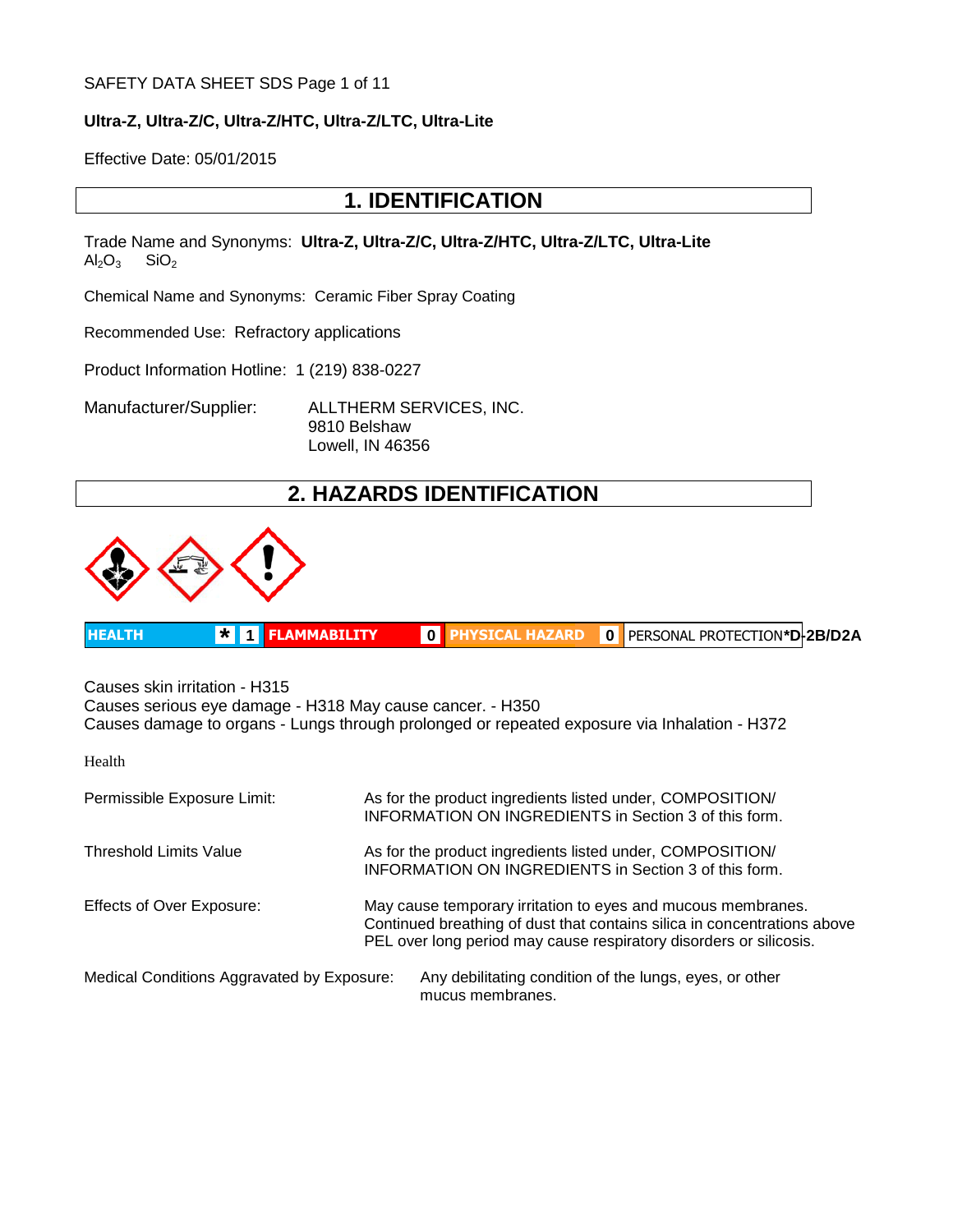Effective Date: 05/01/2015

### **2. HAZARDS IDENTIFICATION (CONT.)**

**United States (US) According to OSHA 29 CFR 1910.1200 HCS**

# **Classification of the substance or mixture OSHA HCS 2012**

**Skin Irritation 2 - H315** Serious Eye Damage 1 - H318 Carcinogenicity 1A - H350 Specific Target Organ Toxicity Repeated Exposure 1 - H372

**Label elements OSHA HCS 2012**

### **DANGER**



| <b>Hazard statements</b> | Causes skin irritation - H315                                                                   |
|--------------------------|-------------------------------------------------------------------------------------------------|
|                          | Causes serious eye damage - H318                                                                |
|                          | May cause cancer. - H350                                                                        |
|                          | Causes damage to organs - Lungs through prolonged or repeated exposure<br>via Inhalation - H372 |

### **Precautionary statements**

| <b>Prevention:</b>   | Obtain special instructions before use. - P201                                         |
|----------------------|----------------------------------------------------------------------------------------|
|                      | Do not handle until all safety precautions have been read and understood. - P202       |
|                      | Do not breathe dust. - P260                                                            |
|                      | Wash thoroughly after handling. - P264                                                 |
|                      | Do not eat, drink or smoke when using this product. - P270                             |
|                      | Wear protective gloves/protective clothing/eye protection/face protection. - P280      |
| <b>Response:</b>     | If on skin: Wash with plenty of water.                                                 |
|                      | Take off contaminated clothing and wash before reuse. - P362                           |
|                      | If skin irritation occurs: Get medical advice/attention. - P332+P313                   |
|                      | Specific treatment, see supplemental first aid information. - P321                     |
|                      | IF IN EYES: Rinse cautiously with water for several minutes. Remove contact lenses, if |
|                      | present and easy to do. Continue rinsing. - P305+P351+P338                             |
|                      | Immediately call a POISON CENTER or doctor/physician. - P310                           |
|                      | IF exposed or concerned: Get medical advice/attention. - P308+P313                     |
|                      | Get medical advice/attention if you feel unwell. - P314                                |
| Storage/Disposal     | Dispose of content and/or container in accordance with local, regional, national,      |
|                      | and/or international regulations. - P501                                               |
| <b>Other hazards</b> |                                                                                        |
| <b>OSHA HCS 2012</b> | Under United States Regulations (29 CFR 1910.1200 - Hazard Communication               |
|                      | Standard), this product is considered hazardous.                                       |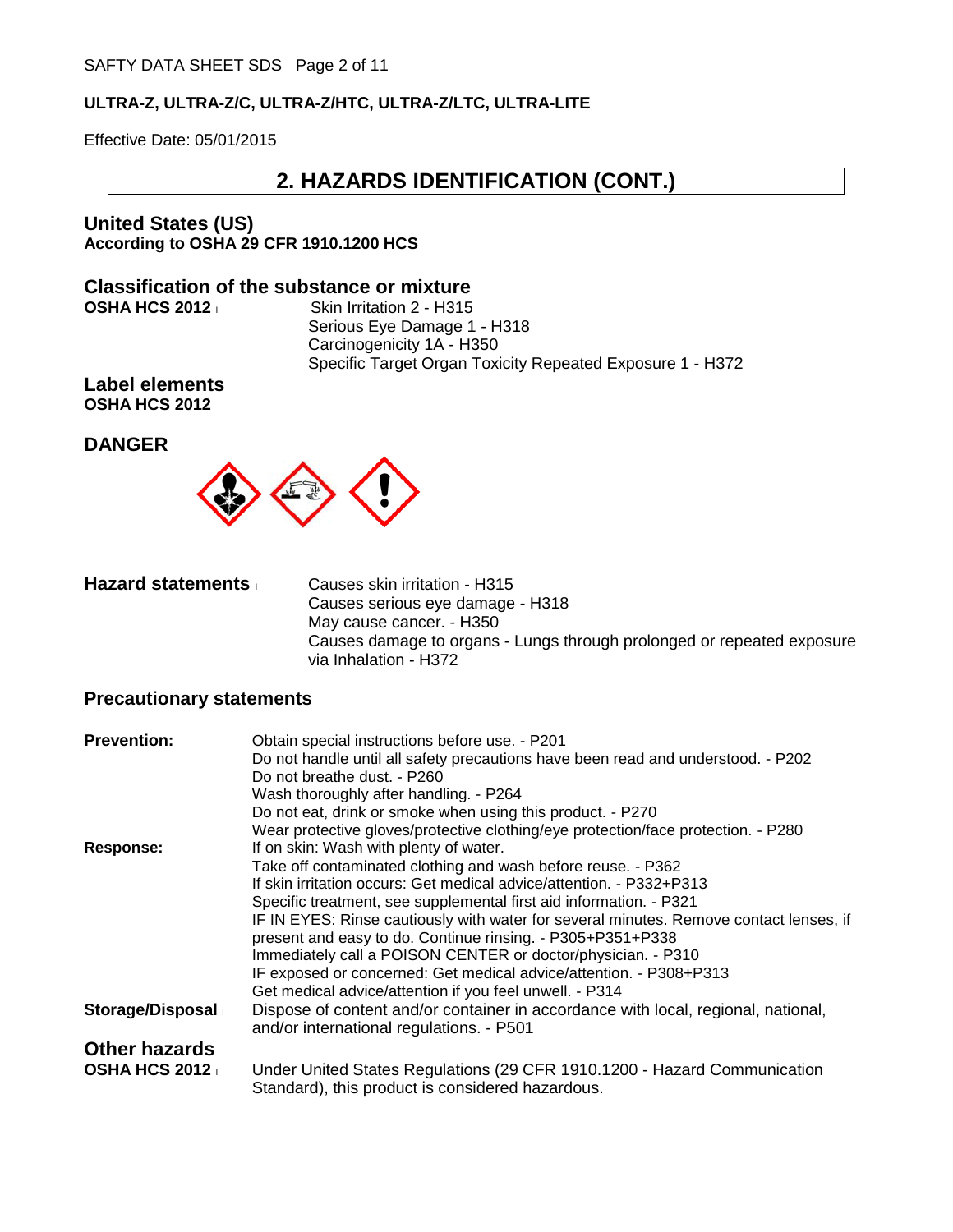Effective Date: 05/01/2015

# **2. HAZARDS IDENTIFICATION (Cont.)**

**Canada According to WHMIS**

**Classification of the substance or mixture WHMIS** l Other Toxic Effects - **D-2B/D2A** Corrosive - E **Label elements WHMIS**



l Other Toxic Effects - D2A Corrosive – E

### **Other hazards**

**WHMIS** In Canada, the product mentioned above is considered hazardous under the Workplace Hazardous Materials Information System (WHMIS).

# **3. COMPOSITION/INFORMATION ON INGREDIENTS**

### **Substances**

laterial does not meet the criteria of a substance.

| <b>Mixtures</b> |
|-----------------|
| Chamisal Nama   |

| <b>Chemical Name</b>      | <b>Identifiers</b> | $\%$ | LD50/LC50  | Comments   |
|---------------------------|--------------------|------|------------|------------|
| <b>Fibrous Glass Dust</b> | CAS: 65997-17-3    | *N/A | <b>NDA</b> | <b>NDA</b> |
| Silica, amorphous         | CAS:7631-86-9      | *N/A | <b>NDA</b> | <b>NDA</b> |
| Bentonite                 | CAS:1302-78-9      | *N/A | <b>NDA</b> | <b>NDA</b> |
| Calcined Alumina          | CAS:1344-28-1      | *N/A | <b>NDA</b> | <b>NDA</b> |
| Zirconium Silicate        | CAS:14940-68-2     | *N/A | <b>NDA</b> | <b>NDA</b> |

• \*N/A due to trade secret claim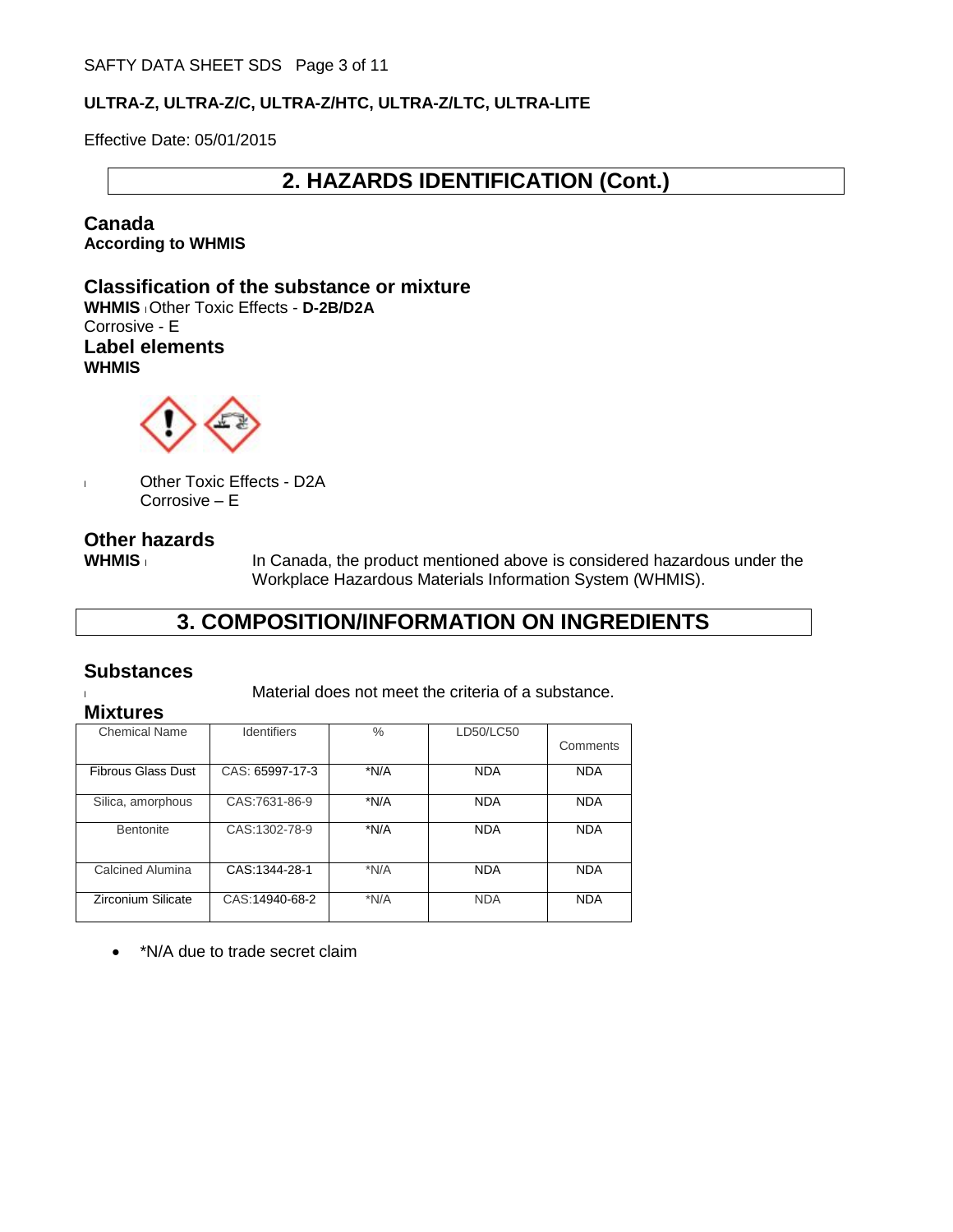Effective Date: 05/01/2015

# **4. FIRST AID MEASURES**

#### **Description of first aid measures Inhalation:** Move victim to fresh air. Give artificial respiration if victim is not breathing. Administer oxygen if breathing is difficult. Get medical attention immediately. **Skin:** In case of contact with substance, immediately flush skin with running water for at least 20 minutes. If skin irritation occurs: Get medical advice/attention. **Eye:** In case of contact with substance, immediately flush eyes with running water for at least 20 minutes. If eye irritation persists: Get medical advice/attention. **Ingestion:** Rinse mouth. Do not give anything by mouth to an unconscious person. Get medical attention immediately. **Most important symptoms and effects, both acute and delayed:** Refer to Section 11 - Toxicological Information. **Indication of any immediate medical attention and special treatment needed Notes to Physician:** All treatments should be based on observed signs and symptoms of distress in the patient. Consideration should be given to the possibility that overexposure to materials other than this product may have occurred.

# **5. FIRE FIGHTING MEASURES**

| <b>Flash Point</b><br>(Method Used) | <b>Flammable Limits</b> | LEL | UEL |
|-------------------------------------|-------------------------|-----|-----|
| N/A                                 | N/A                     | N/A | N/A |

#### **Extinguishing media**

**Unsuitable Extinguishing Media:** 

**Suitable Extinguishing Media:** Material is non-combustible. In case of fire use media as appropriate for surrounding fire.<br>None known.

**Special hazards arising from the substance or mixture**

**Unusual Fire and Explosion Hazards:** None known. **Hazardous Combustion Products:** None known.

Advice for firefighters: **Wear positive pressure self-contained breathing** apparatus (SCBA). Structural firefighters' protective clothing will only provide limited protection. Wear chemical protective clothing that is specifically recommended by the manufacturer. It may provide little or no thermal protection.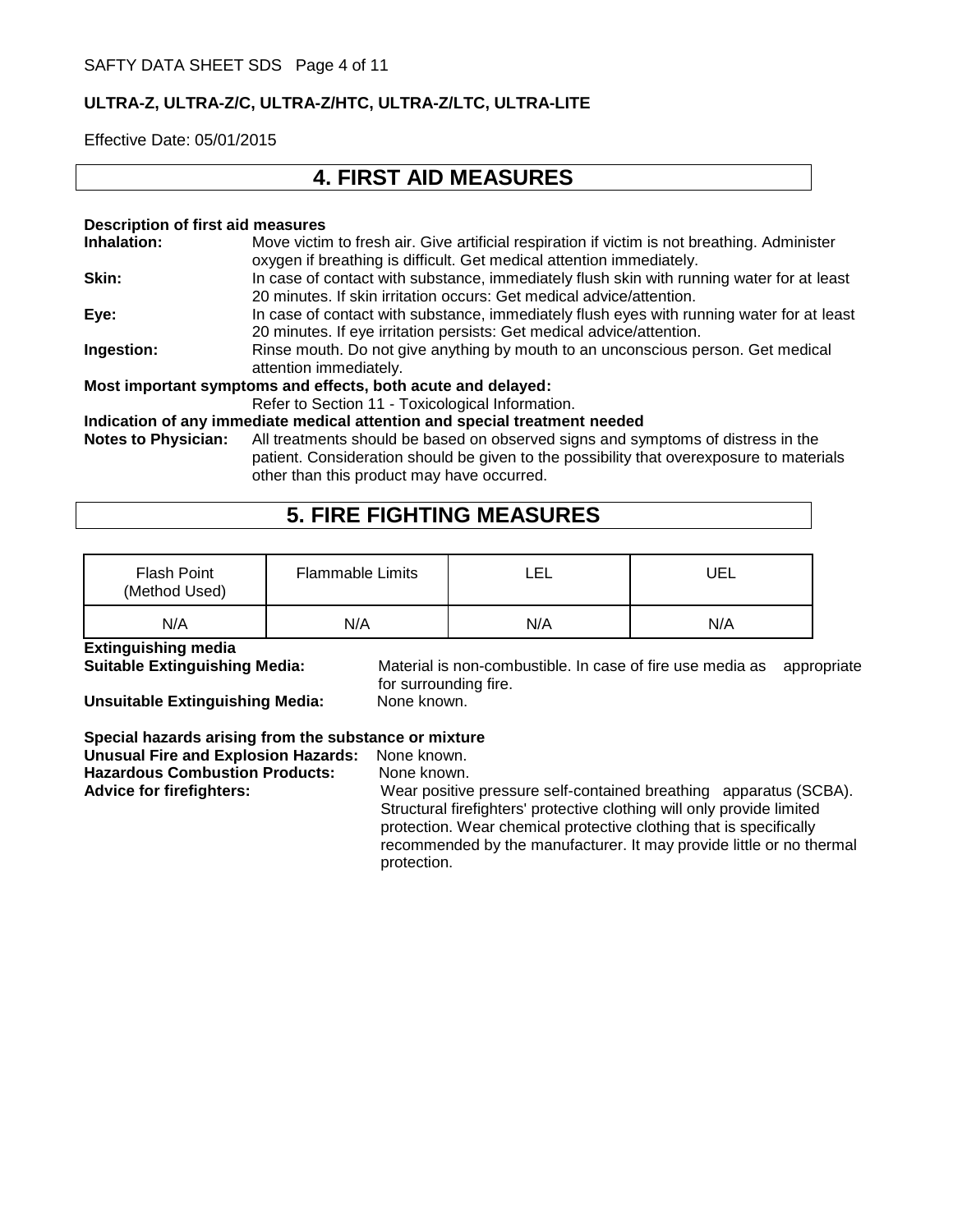Effective Date: 05/01/2015

# **6. ACCIDENTAL RELEASE MEASURES**

**Personal precautions, protective equipment and emergency procedures:**

**Personal Precautions:** Isolate hazard area and deny entry to unauthorized and/or unprotected personnel. Do not touch or walk through spilled material. Ensure adequate ventilation to remove vapors, fumes, dust etc.

**Emergency Procedures:** Ventilate closed spaces before entering. Isolate hazard area and deny entry to unauthorized and/or unprotected personnel.

**Environmental precautions:** No specific actions or treatments recommended related to exposure to this material.

#### **Methods and material for containment and cleaning up Containment/Clean-up:**

**Measures:** Avoid generating dust.

FOR SMALL SPILLS: Clean with a vacuum with a filtration system sufficient to remove and prevent recirculation of crystalline silica (a vacuum equipped with a high-efficiency particulate air (HEPA) filter is recommended).

FOR LARGE SPILLS: Use a fine spray or mist to control dust creation and carefully scoop or shovel into clean dry container for later reuse or disposal.

If, an appropriate vacuum is unavailable, only wet-clean-up methods should be used (i.e. misting). Moisture should be added as necessary to reduce exposure to airborne respirable silica dust.

# **7. HANDLING AND STORAGE**

### **Precautions for safe handling**

**Handling:** Do not breathe dust. Avoid contact with skin, eyes, and clothing. Minimize dust generation and accumulation. Use good safety and industrial hygiene practices. Routine housekeeping should be instituted to ensure that dusts do not accumulate on surfaces. Wear long sleeves and/or protective coveralls. Contaminated clothing must be vacuumed before removal. Contaminated work clothing should not be allowed out of the workplace. Wash contaminated clothing before reuse. Wash thoroughly after handling. Do not use in areas without adequate ventilation.

**Conditions for safe storage, including any incompatibilities**

**Storage:** Store in a covered location. Keep container closed. Store in a cool, dry place. Keep from freezing. Storage and work area should be periodically cleaned to minimize dust accumulation.

# **8. EXPOSURE CONTROLS/PERSONAL PROTECTION**

**Exposure controls Engineering**

**Measures/Controls** Good general ventilation should be used. Ventilation rates should be matched to conditions. Adequate ventilation systems as needed to control concentrations of airborne contaminants below applicable threshold limit values. Collection systems must be designed and maintained to prevent the accumulation and recirculation of respirable silica into the workplace.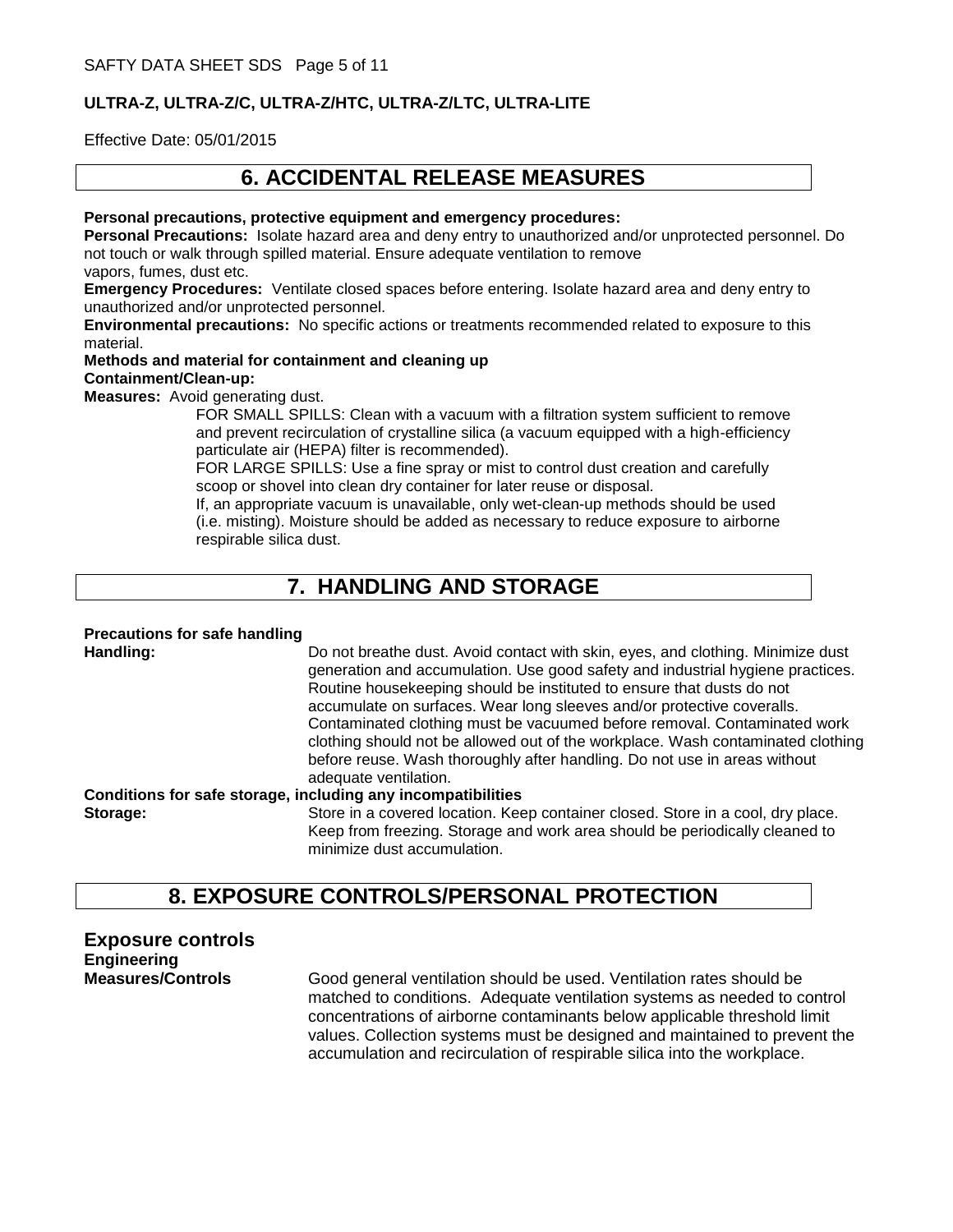Effective Date: 05/01/2015

# **8. EXPOSURE CONTROLS/PERSONAL PROTECTION (CONT.)**

### **Personal Protective Equipment**

| <b>Respiratory:</b>                                                                         | For limited exposure use an N95 dust mask. For prolonged exposure use an<br>air purifying respirator with high efficiency particulate air (HEPA) filters.<br>Follow the OSHA respirator regulations found in 29 CFR 1910.134 or<br>European Standard EN 149. Use a NIOSH/MSHA or European Standard EN<br>149 approved respirator if exposure limits are exceeded or symptoms are<br>experienced. May cause lung damage. Long-term (lifetime) animal<br>inhalation studies have been inconclusive. Other animal studies have shown<br>refractory fiber to cause cancer of the pleura. |
|---------------------------------------------------------------------------------------------|--------------------------------------------------------------------------------------------------------------------------------------------------------------------------------------------------------------------------------------------------------------------------------------------------------------------------------------------------------------------------------------------------------------------------------------------------------------------------------------------------------------------------------------------------------------------------------------|
| Eye/Face:<br>Hands:<br><b>Skin/Body:</b><br>Ingestion:<br><b>General Industrial Hygiene</b> | Wear protective eyewear (goggles, face shield, or safety glasses).<br>Wear appropriate gloves.<br>Wear long sleeves and/or protective coveralls.<br>Induce vomiting. Contact physician immediately.                                                                                                                                                                                                                                                                                                                                                                                  |
| <b>Considerations:</b>                                                                      | May cause temporary lung irritation (upper respiratory irritation) with cough,<br>discomfort, difficulty in breathing, or shortness of breath. Avoid contact with<br>skin, eyes or clothing. Do not remove material from clothing by blowing or<br>shaking. Do not eat, drink or smoke during work. Wash hands before eating,<br>drinking, or smoking. Wash thoroughly after handling. Handle in accordance<br>with good industrial hygiene and safety practice.                                                                                                                     |
| <b>Environmental Exposure</b><br><b>Controls:</b>                                           | Follow best practice for site management and disposal of waste. Dispose of<br>in an approved landfill.                                                                                                                                                                                                                                                                                                                                                                                                                                                                               |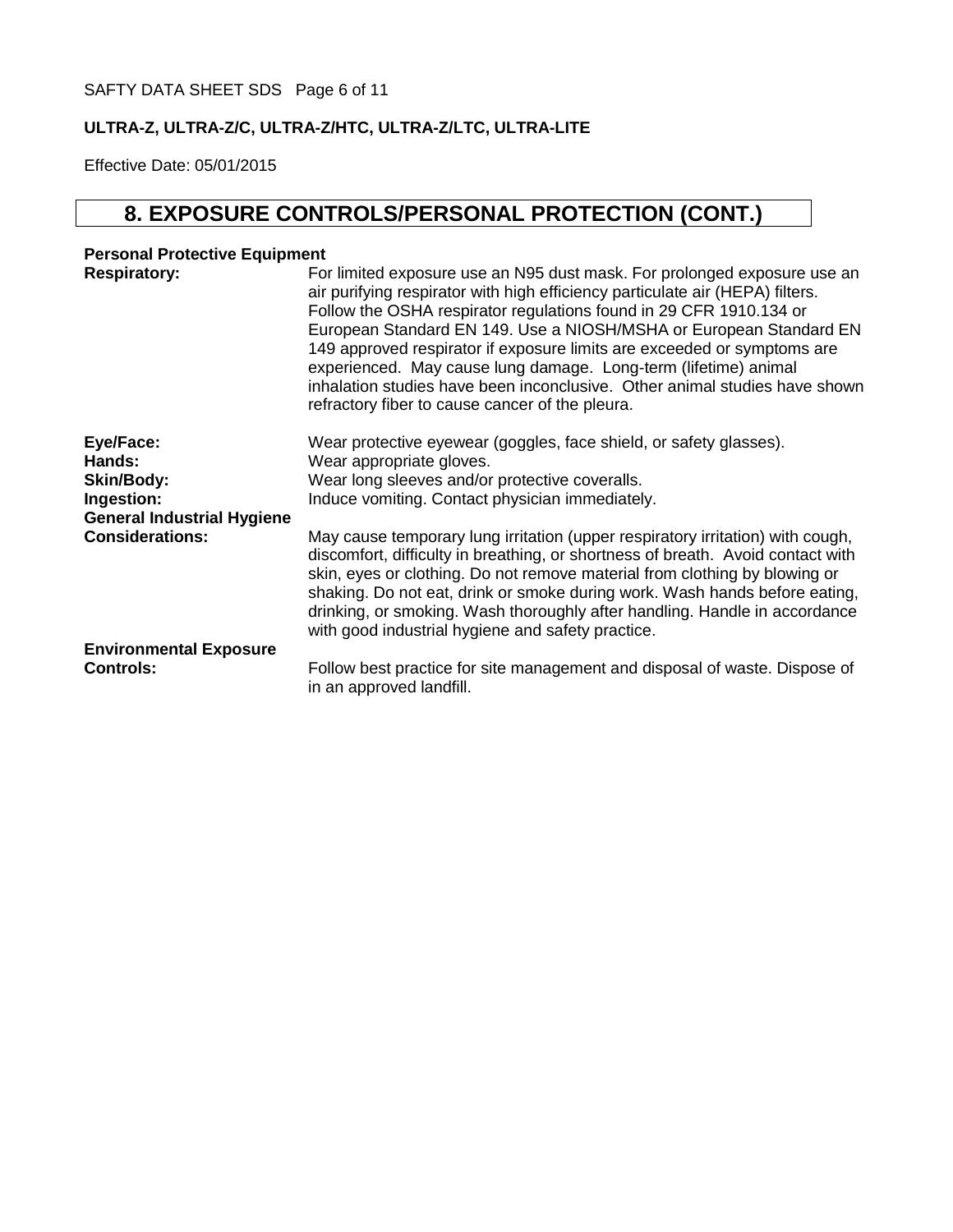Effective Date: 05/01/2015

# **9. PHYSICAL AND CHEMICAL PROPERTIES**

### **Information on Physical and Chemical Properties**

| <b>Material Description</b>         |                                                                    |                                 |                             |  |
|-------------------------------------|--------------------------------------------------------------------|---------------------------------|-----------------------------|--|
| <b>Physical Form</b>                | Solid                                                              | Appearance/Description          | White to off white, no odor |  |
| <b>General Properties</b>           |                                                                    |                                 |                             |  |
| <b>Boiling Point</b>                | 212°F/100°C                                                        | Melting Point 2750°F/<br>1510°C | No data available           |  |
| <b>Decomposition Temperature</b>    | No data available                                                  | pH 9.8-10.4                     | Not relevant                |  |
| Solubility in Water                 | Nonsalable                                                         | Not relevant                    | Not relevant                |  |
| Specific Gravity/Relative Density   | $4.5 - 5.0$                                                        | <b>Water Solubility</b>         | Negligible $< 0.1 %$        |  |
| Viscosity                           | No data available                                                  |                                 |                             |  |
| <b>Volatility</b>                   |                                                                    |                                 |                             |  |
| Vapor Pressure                      | 24mmHg@77°F/<br>$25^{\circ}$ C<br>48 mmhg@100°F/<br>$38^{\circ}$ C | Vapor Density                   | No data available           |  |
| <b>Vapor Density</b>                | Vapor is water<br>$(Air=1)$                                        | No data available               | No data available           |  |
| % Volatile by Volume                | Nil                                                                | No data available               | No data available           |  |
| <b>Evaporation Rate</b>             | $<$ 1<br>(Butyl Acetate =1)                                        |                                 |                             |  |
| Flammability                        |                                                                    |                                 |                             |  |
| <b>Flash Point</b>                  | Will not burn                                                      | No data available               | No data available           |  |
| Flammability (solid, gas)           | Will not burn                                                      | No data available               | No data available           |  |
| <b>Environmental</b>                |                                                                    |                                 |                             |  |
| Octanol/Water Partition coefficient | No data available                                                  | No data available               | No data available           |  |

Some physical and chemical properties are not listed. They are not applicable or not available.

# **10. STABILITY AND REACTIVITY**

**Reactivity:** No dangerous reaction known under conditions of normal use. **Chemical stability:** Stable under normal temperatures and pressures. **Incompatibility:** Hydrofluoric acid and strong alkalis **Possibility of hazardous reactions:** Hazardous polymerization not indicated. **Conditions to avoid:** None known. **Hazardous Polymerization:** Will not occur. **Incompatible materials:** None known. **Hazardous decomposition products:** None known.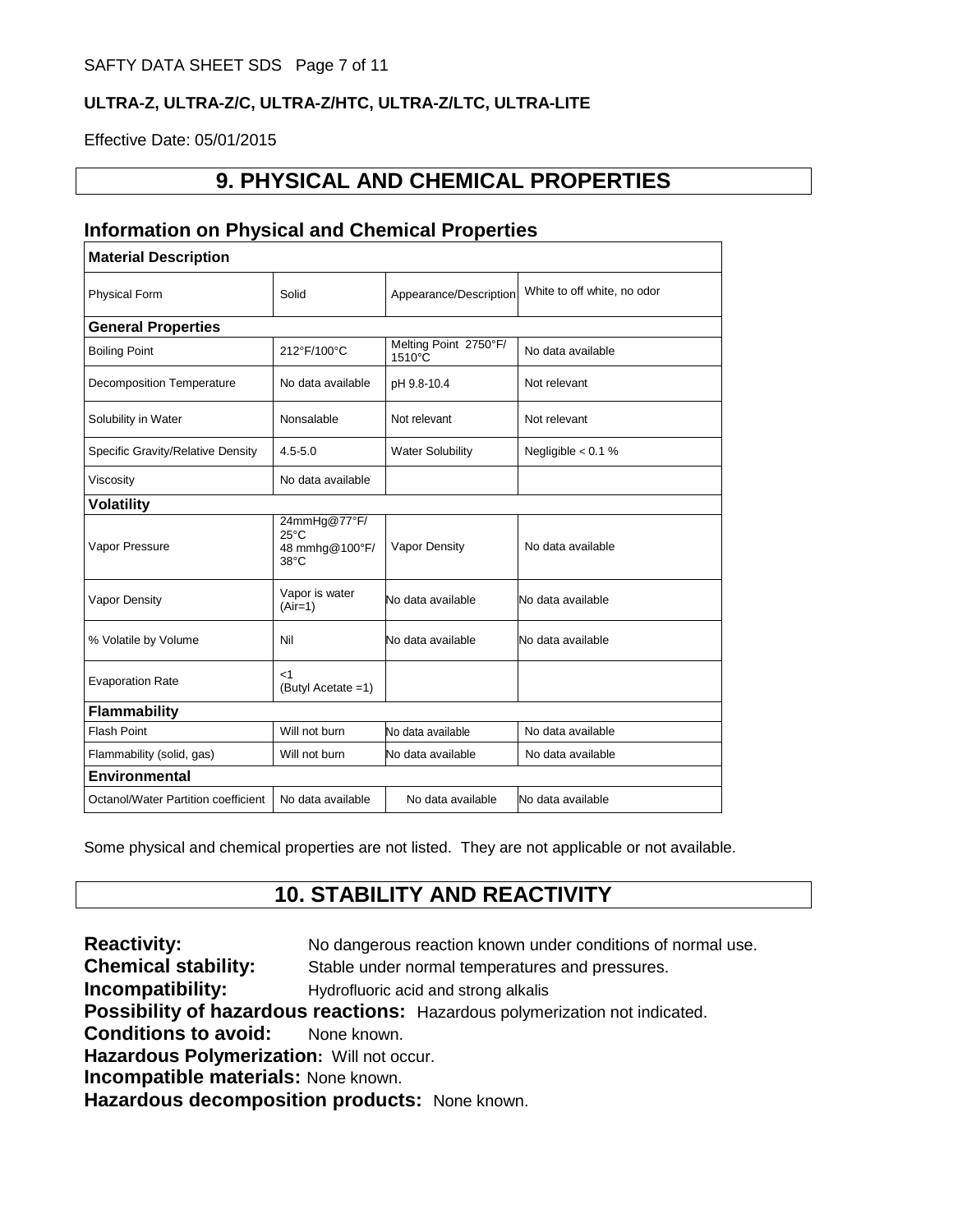Effective Date: 05/01/2015

# **11. TOXICOLOGICAL INFORMATION**

| <b>Components</b>     |            |                                                                  |
|-----------------------|------------|------------------------------------------------------------------|
| Silica, amorphous     | 7631-86-9  | Irritation: Eye-Rabbit • 25 mg 24 Hour(s) •                      |
| (0% TO 12.19%)        |            | Mild irritation                                                  |
| Titanium dioxide      | 13463-67-7 | Irritation: Skin-Human • 300 µg 3 Day(s)-Intermittent • Mild     |
| $(0.09\%$ TO $0.6\%)$ |            | irritation; Tumorigen / Carcinogen: Inhalation-Rat TCLo · 250    |
|                       |            | mg/m <sup>3</sup> 6 Hour(s) 2 Year(s)-Intermittent; Tumorigenic: |
|                       |            | Carcinogenic by RTECS criteria; Lungs, Thorax, or Respiration:   |
|                       |            | Tumors                                                           |
| Silica Amorphous      | 7631-86-9  | Acute Toxicity: Ingestion/Oral-Rat LD50 • 1.25 g/kg; Lungs,      |
|                       |            | Thorax, or Respiration: Acute pulmonary edema; Liver.            |
|                       |            | Changes in liver weight                                          |

| <b>GHS Properties</b>            | Classification                                                    |
|----------------------------------|-------------------------------------------------------------------|
| Acute toxicity                   | OSHA HCS 2012. Data lacking                                       |
| <b>Aspiration Hazard</b>         | OSHA HCS 2012 · Data lacking                                      |
| Carcinogenicity                  | OSHA HCS 2012. Carcinogenicity 1A                                 |
| Germ Cell Mutagenicity           | OSHA HCS 2012. Data lacking                                       |
| Skin corrosion/Irritation        | OSHA HCS 2012. Skin Irritation 2                                  |
| Skin sensitization               | OSHA HCS 2012. Data lacking                                       |
| STOT-RE                          | OSHA HCS 2012. Specific Target Organ Toxicity Repeated Exposure 1 |
| STOT-SE                          | OSHA HCS 2012. Data lacking                                       |
| <b>Toxicity for Reproduction</b> | OSHA HCS 2012. Data lacking                                       |
| Respiratory sensitization        | OSHA HCS 2012. Data lacking                                       |
| Serious eye damage/irritation    | OSHA HCS 2012. Serious Eye Damage 1                               |

**Target Organs:** Lungs **Route(s) of entry/exposure:** Inhalation, Skin, Eye, Ingestion **Medical Conditions:** Any pre-existing conditions of the lungs. Disorders of the lungs. **Aggravated by Exposure Potential Health Effects Inhalation:** Exposure to dust may cause irritation.

**Chronic (Delayed):** Chronic overexposure to dust containing respirable sized crystalline silica can cause delayed lung injury (silicosis). Inhalation of dust containing crystalline silica pulmonary diseases such as asthma and lung disorder associated with smoking.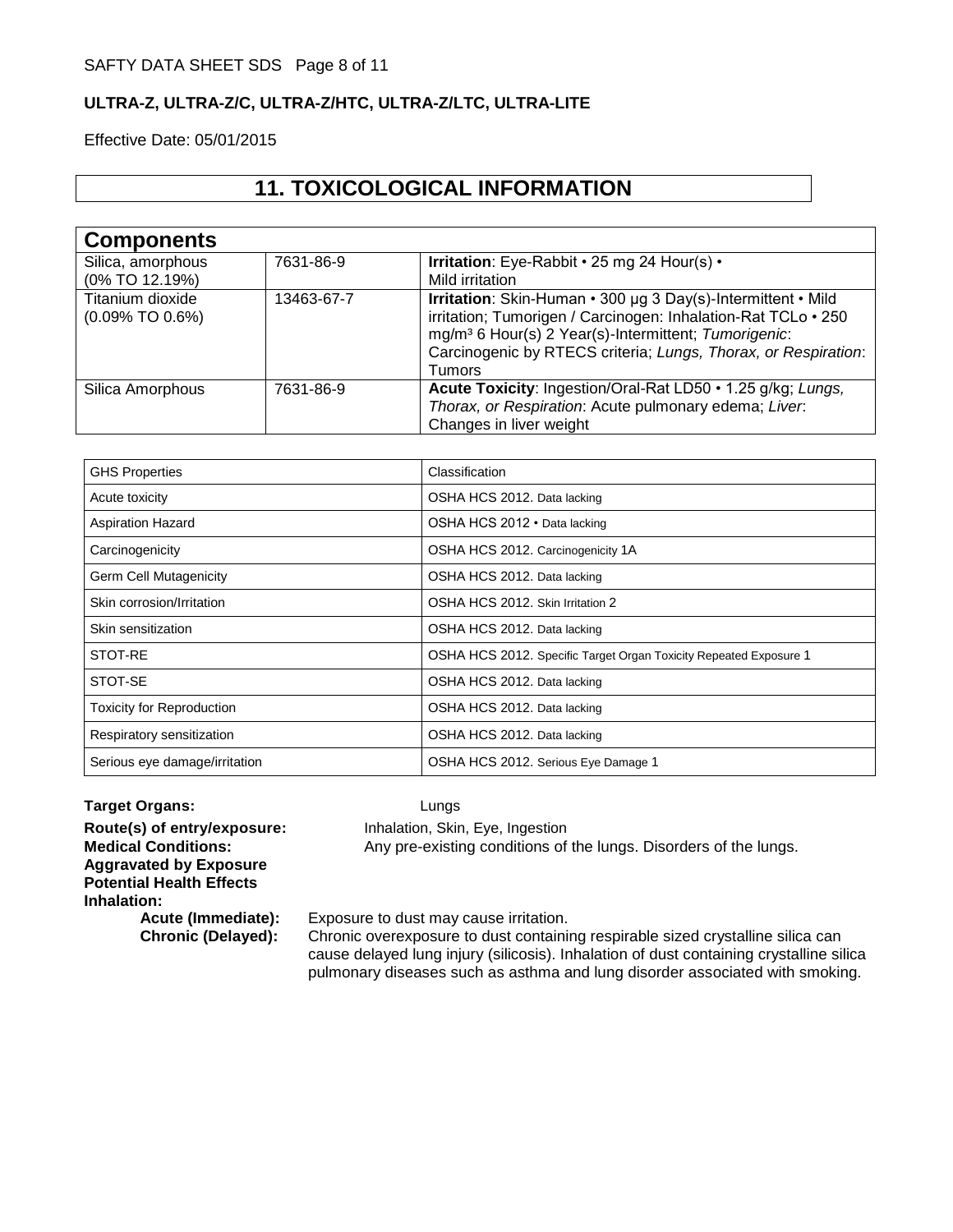Effective Date: 05/01/2015

# **11. TOXICOLOGICAL INFORMATION (CONT.)**

| Skin:     |                                                      |                                                                                                                                                           |
|-----------|------------------------------------------------------|-----------------------------------------------------------------------------------------------------------------------------------------------------------|
| Eye:      | <b>Acute (Immediate)</b><br><b>Chronic (Delayed)</b> | Causes skin irritation. Exposure to dust may cause irritation.<br>May cause lung damage.                                                                  |
|           | Acute (Immediate)                                    | Causes serious eye damage. Excessive concentrations of nuisance dust in the<br>workplace may reduce visibility and may cause unpleasant deposits in eyes. |
| Ingestion | <b>Chronic (Delayed)</b>                             | No data available.                                                                                                                                        |
|           | Acute (Immediate)                                    | Excessive concentrations of nuisance dust in the workplace may cause<br>mechanical                                                                        |
|           | <b>Chronic (Delayed)</b>                             | irritation to mucous membranes.<br>No data available.                                                                                                     |
|           | <b>Carcinogenic Effects</b>                          | May cause cancer. IARC studies have shown sufficient evidence from animal<br>studies                                                                      |
|           |                                                      | to categorize crystalline silica as a group 1 carcinogen.                                                                                                 |

| <b>Carcinogenic Effects</b> |            |                                 |                           |
|-----------------------------|------------|---------------------------------|---------------------------|
|                             | <b>CAS</b> | <b>IARC</b>                     | <b>NTP</b>                |
| Titanium dioxide            | 13463-67-7 | Group 2B-Possible<br>Carcinogen | <b>Not Listed</b>         |
| <b>Zirconium Silicate</b>   | 12182-56-8 | No                              | No                        |
| Quartz                      | 14808-60-7 | Group 1-Carcinogenic            | Known Human<br>Carcinogen |

# **12. ECOLOGICAL INFORMATION**

**Toxicity:** Material data lacking. **Persistence and degradability:** Material data lacking. **Bio accumulative potential:** Material data lacking. **Mobility in Soil:** Material data lacking. **Other adverse effects:** No studies have been found.

# **13. DISPOSAL CONSIDERATION**

**Waste treatment methods** 

**Pispose of content and/or container in accordance with local,** regional, national, and/or international regulations. **Packaging waste:** Dispose of content and/or container in accordance with local, regional, national, and/or international regulations.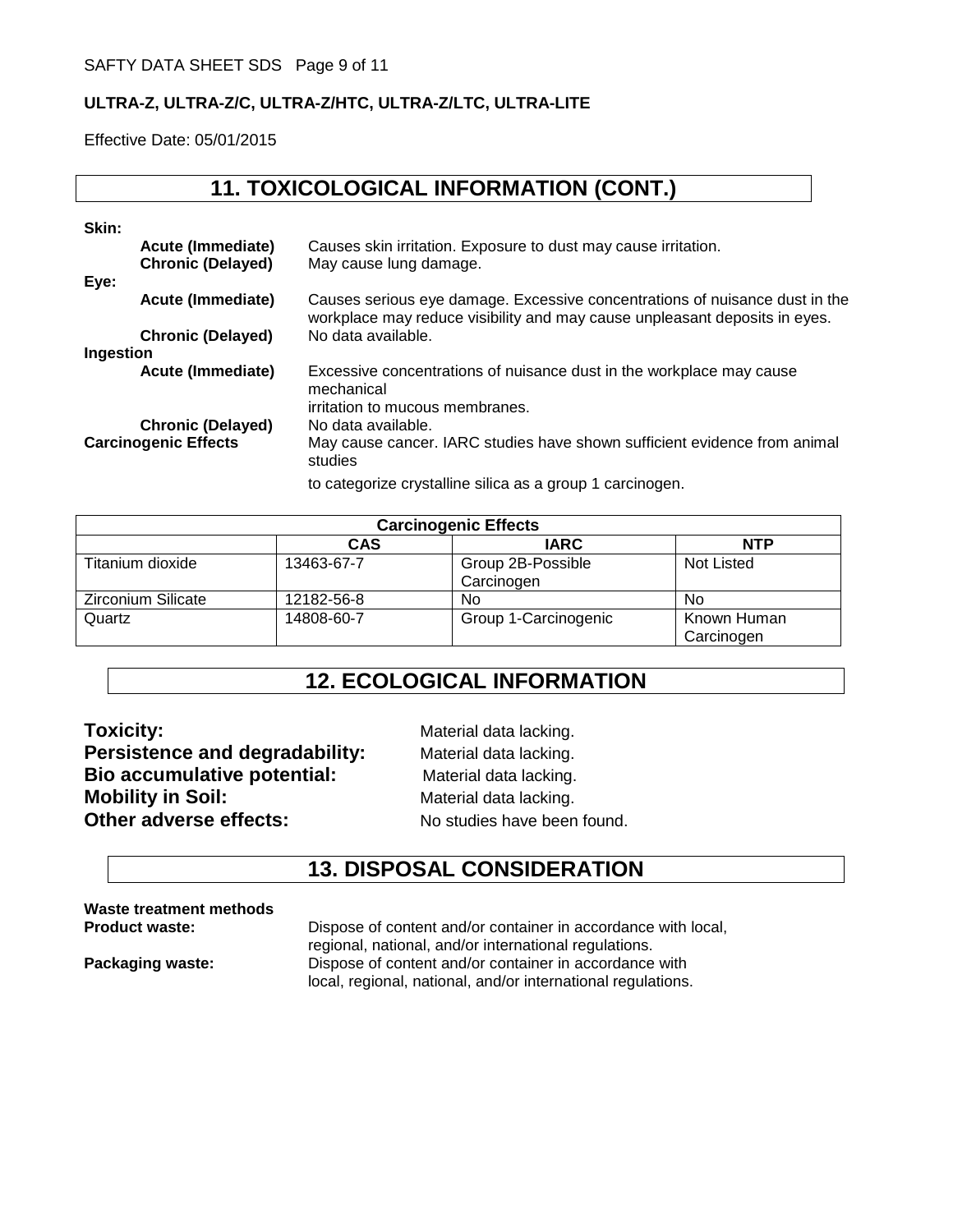### **RAPIDFLOOR PATCH and RAPID PATCH**

Effective Date: 05/01/2015

### **14. TRANSPORT INFORMATION**

Canadian Transportation of Dangerous Goods Regulation: Hazard Class & PIN: Not Regulated DOT Proper Shipping Name (29 CFR 172.101): Not regulated UN/NA Code (49 CFR 172.101): Not applicable Canadian Transportation of Dangerous Goods Regulation: Hazard Class & PIN: Not Regulated DOT Proper Shipping Name (29 CFR 172.101): Not Regulated DOT Hazzard Class (29 CFR 172.101): Not Regulated UN/NA Code (49 CFR 172.101): Not applicable DOT Labels Required (49 CFR 172.101): Not applicable DOT Placards Required (49 CFR 172.504): Not applicable Land Transport ADR/RID (cross-border): Not regulated Maritime Transport IMDG : Not regulated Air Transport ICAO-TI and IATA-DGR: Not regulated

# **15. REGULATORY INFORMATION**

CANADIAN WHMIS: D2A

CANADIAN EPA: Components of this product are listed on the Domestic Substance List (DSL).

U.S. FEDERAL REGULATIONS:

OSHA: Hazardous by definition of Hazard Communication Standard (29 CFR 1910.1200).

SARA TITLE III: EPCRA Section 302 (EHSs): This product does not contain ingredients subject to reporting requirements of 40 CFR Part 355, Appendices A and B (Extremely Hazardous Substances).

CERCLA Section 304: This product does not contain ingredients subject to state and local reporting under Section 304 of SARA Title III as listed in 40 CFR Part 302, Table 302.4

SECTION 311/312 HAZARD CATEGORIES: Product (airborne particulates) is categorized as an immediate (acute) health hazard and a delayed (chronic) health hazard as defined by SARA Title III Section 311/312 (40 CFR 370).

SECTION 313 TOXIC CHEMICALS: None

TSCA: Components of this product are listed on the TSCA Inventory.

### **16. OTHER INFORMATION**

Warning: This product contains no crystalline silica as supplied, however, when the product has been exposed to temperatures above 1800F (982C), during service, a form of crystalline silica may form. Prolonged exposure to dust may cause silicosis, a progressive pneumoconiosis, or other respiratory diseases. The International Agency for Research on Cancer (IARC) has classified crystalline silica as a Class 2A carcinogen. Its study concluded that sufficient evidence for carcinogenicity exists in humans.

Contact between refractory ceramic fibers and skin may result in transitory skin rash. Susceptibility varies with individuals, with some individuals showing no susceptibility.

This SDS was prepared or edited last IAW the date indicated at the top of each sheet.

Only properly trained personal should use this material